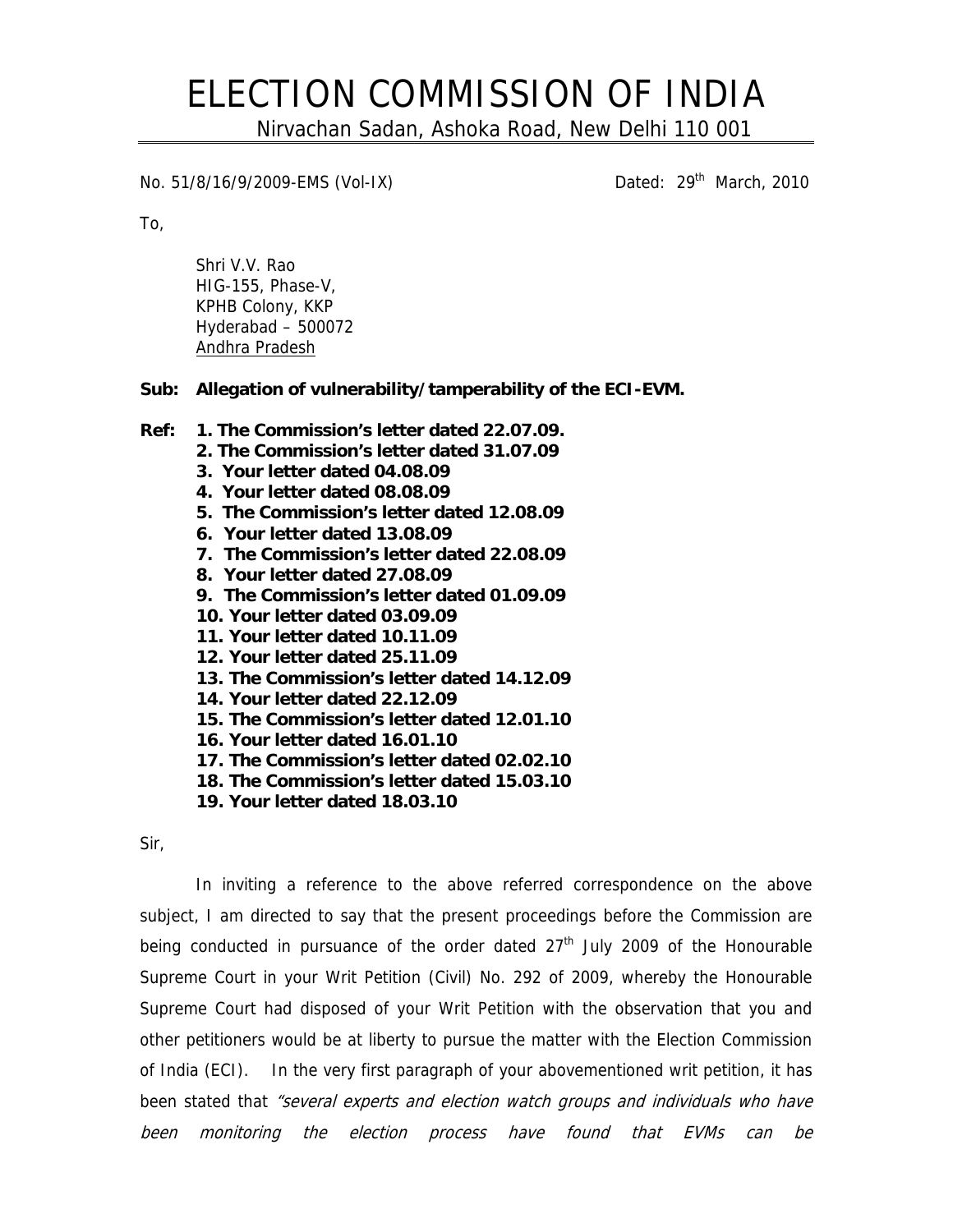manipulated/tampered. They have analyzed the electronics results in several constituencies which indicate that there is something drastically wrong with the EVMs". Besides, making similar allegations in many other paragraphs of your writ petition, in the concluding para 19(xiii), it has been further stated that "Because the election watch which was conducted at several places raises serious doubts on the functioning of the EVMs. The indications given in these studies point out how the machines could be tampered and used for casting votes in favour of a particular candidate". Thus you had made the allegation that the EVMs could not only be tampered with but had in fact been manipulated/tampered with in some constituencies. However, while making these sweeping allegations, you did not mention the name of any constituency or polling station where the EVMs used by the ECI were manipulated or tampered with. It was in the context of these allegations in your petition that the Commission had asked you to demonstrate the alleged tamperability of EVMs. Moreover, the above invitation to you to demonstrate the alleged tamperability of EVMs also flowed from your prayer itself (Prayer-1) in your Writ petition, which is re-produced below :-

"Direct the respondents to provide such mechanism which is free from any manipulation/tampering so that free and fair elections in the parliamentary democracy are ensured and that the votes cast by the citizens as their right of free expression under Article 19(1)(a) of the Constitution are reflected correctly in such mechanism, whether EVM or ballots or any other device."

- 2. The Commission is fully convinced that the mechanism provided by it, including the use of ECI-EVMs alongwith the prescribed administrative procedures and safeguards, for conduct of elections is free from any manipulation/tampering and ensures free and fair elections. However, in view of your continued allegations about the tamperability/manipulation of ECI-EVMs, you have been given repeated opportunities to demonstrate the alleged tamperability of ECI-EVMs.
- 3. The Commission has noted that nowhere in your Writ Petition before the Supreme Court, have you raised the issue of ethical hacking or sought reverse-engineering of ECI-EVMs. However, when the Commission asked you to demonstrate the tamperability, instead of demonstrating the tamperability as alleged by you, you are seeking to do reverse-engineering. The Commission has not allowed reverseengineering of the ECI-EVMs, inter-alia, for the reasons that manufacturers of ECI-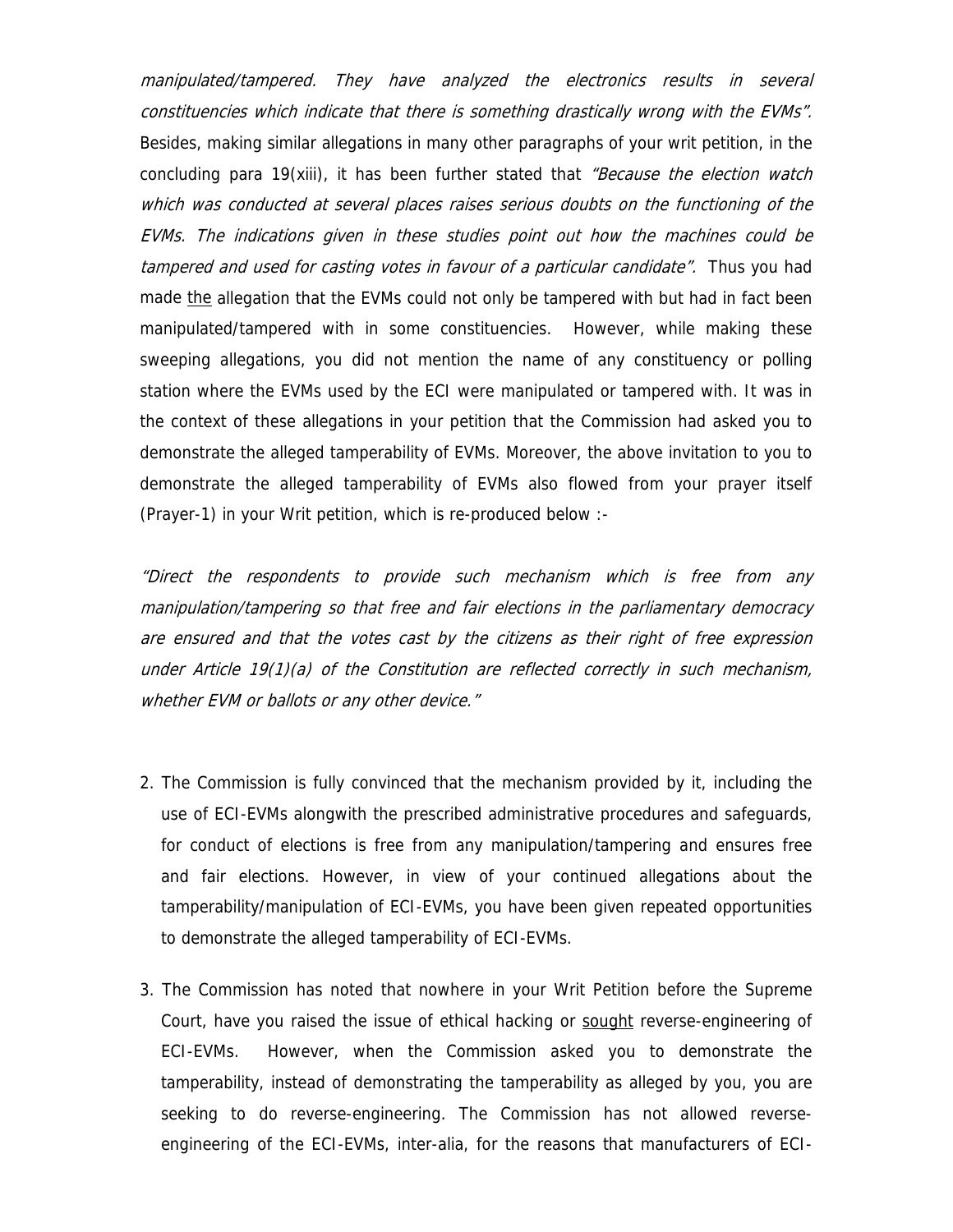EVMs, BEL & ECIL, have a patent on the machines and have objected to any attempt at reverse-engineering. Your insistence on reverse-engineering of the ECI-EVMsin your letters, to be able to demonstrate the alleged tamperability, makes one thing absolutely clear - that as of now you are not aware of any process or mechanism by which the ECI-EVMs can actually be tampered with. It would appear that by reverseengineering all you intend to do is to experiment and test your theoretical hypothesis of tamperability of the ECI-EVMs based on purely theoretical premises and assumption. The Commission has also noted that some of your team members including Mr. Hari Prasad of NET India have been showing fake look-alike EVMs on TV Channels and elsewhere to make a false propaganda against the ECI-EVMs and create confusion in the mind of the public by unethical means. The Commission is concerned that commercial interests could use the route of reverse engineering which may compromise the security and sanctity of the entire election system. It is, therefore, not possible for the Commission to permit reverse-engineering of ECI-EVMs.

- 4. In your letter dated  $27<sup>th</sup>$  August 2009, you had sought information on some points many of which do not arise out of your Writ petition before the Supreme Court. Nevertheless, some of these points were explained to you during discussions. **Information on your questionnaire is enclosed with this letter.**
- 5. In your letter dated  $18<sup>th</sup>$  March 2010, you have made wild allegations about threat from 'insiders'. However, you have not mentioned anywhere in your Writ petition or in any communication to the Commission, as to who are the 'insiders' who pose a threat to the ECI-EVMs and how they can tamper with them. There are more than 4 million personnel involved in the process of conduct of elections. The Commission has issued detailed instructions on ensuring security, accountability and transparency of the entire process of conduct of elections. The confidence of the Election Commission that there can be no threat from 'insiders' stems from these instructions and prescribed procedures. There is no possibility of insertion of Trojan by the manufacturer of the chip. The Commission, based on 3 decades of dealing with them, is fully satisfied with the internal procedures and safeguards of BEL and ECIL. These are Central Public Sector Undertakings (CPSU) of impeccable credential also dealing with sensitive and critical defense and atomic sector equipments. The Commission does not find any substance in your insinuation of threat from 'insiders'.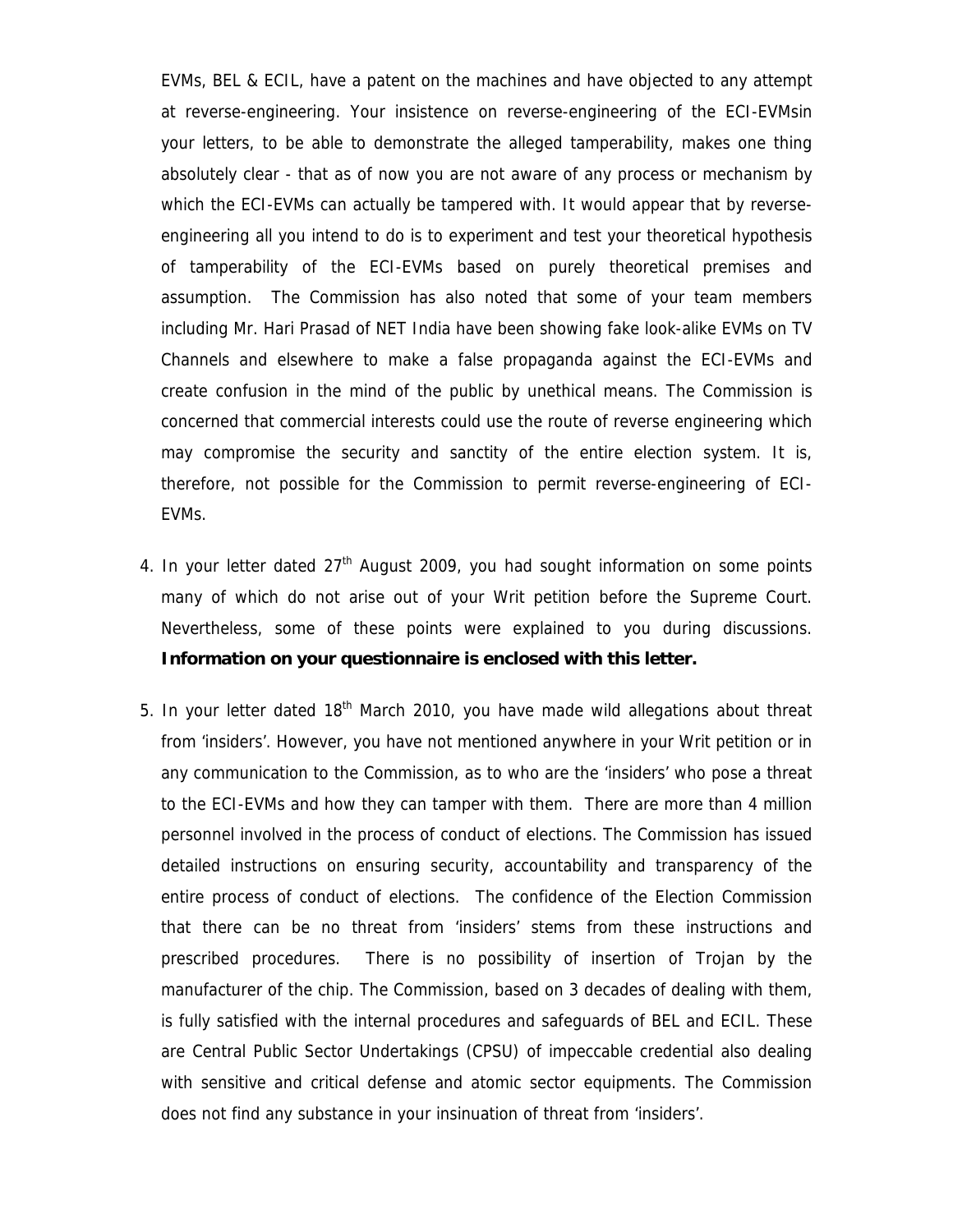6. You have also raised concerns on the Expert Committee. Prayer 2 of your Writ petition reads as follows:

"Direct appointment of an Independent Expert Committee to study in details all the aspects/objections concerning the present EVMs and submission of the said report before this Hon'ble court for passing appropriate orders."

- 7. You have requested the Commission to appoint experts who have no direct involvement in evaluating EVMs earlier. In your letter 18.03.10, you have suggested the names of Prof. David L. Dill and Prof. Alex Halderman. It needs to be mentioned that design of EVM does not only depend on technological knowledge of the expert, but also requires, knowledge of the Indian voting system and relevant statutes. Foreign computer professionals mentioned in your letter do not have knowledge of administrative safeguards in place in the Indian election system and Indian conditions. Prof. David L. Dill had sent a video statement to the Commission in which, while talking about an optical scan system he admits – "I do not know enough about elections in India to know whether that would work out or not". The Commission does not find any need for appointing any other experts, including foreign experts. Further more, worldwide, India is held in high esteem in the field of Information Technology. The Indian experts who have evaluated ECI-EVMs earlier are highly respected professors of internationally reputed Indian Institute of Technology (IIT). It may also be recalled that the original Expert Committee itself and indeed the Chairman of the present experts committee was identified and nominated as a member of the original expert committee in 1990 by the All Party Committee on Electoral Reforms headed by Shri Dinesh Goswami.
- 8. Judgments from various High Courts since 2001, like, High Courts of Madras, Bombay, Delhi, Karnataka and Kerala, have upheld the use of ECI-EVMs and technical experts have endorsed the machines from time to time. In fact, the Karnataka High Court in Election Petition No. 29/1999 [Michael Fernandes vs. C.K. Jafer Sharif] decided on  $5<sup>th</sup>$  February 2004, has hailed the ECI-EVMs as "undoubtedly a great achievement in electronic and computer technology and a National Pride". The Madras High Court has also observed in W.P. Nos. 3346, 3633, 4417, 4454, 4466, 4945, 5077, 6038 and 6039 of 2001 filed by AIADMK, PMK, AIFB (TN), INL, CPI (TN State Council) & Mr. Haneefa against the Election Commission of India, order dated 10-04-2001 that "The mere statement that the petitioner could demonstrate some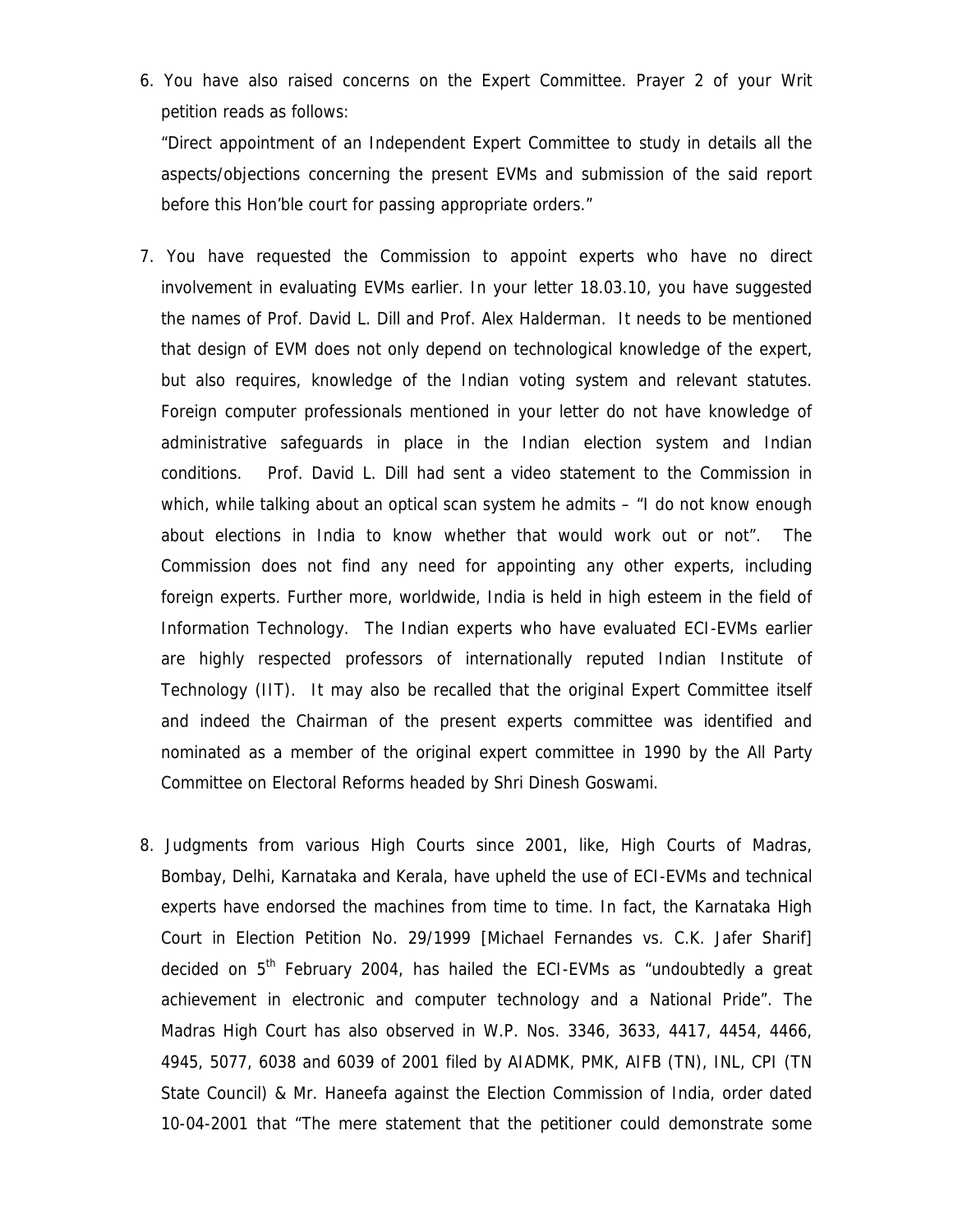EVMs to show the possibility of misuse, is not helpful as those machines are not going to be used in the polls. In view of the earlier discussion, this court finds no ground to witness the demonstration". In a subsequent Writ Petition filed by Mr. Haneefa before the Madras High Court in August, 2009, the Hon'ble High Court while dismissing that petition, even imposed a fine of Rs.5,000/- on him, as the Court was convinced that the Writ Petition appeared to be filed in personal interest and not in public interest.

- 9. ECI has given you many opportunities to demonstrate tamperability of ECI-EVMs under all the conditions in which ECI-EVMs are used/found in the field. These stages were finally communicated to you in writing vide ECI letters No. 51/8/16/9/2009-EMS (Vol.-IX), dated  $12<sup>th</sup>$  January 2010 and  $2<sup>nd</sup>$  February 2010. It may be noted that once the EVMs leave the factory premises, they are found only in these three conditions/stages and therefore no additional conditions have been put on your demonstration of alleged tamperability of ECI-EVMs.
- 10. In this connection, please recall that ECI had written on 22<sup>nd</sup> July 2009 to Shri V. Lakshmana Reddy, State President, Janchaitenaya Vedika who was one of the copetitioners in the above-mentioned Writ Petition inviting him for demonstration of so-called manipulation of EVM used by ECI. On  $28<sup>th</sup>$  July 2009, the Commission received a letter from your Counsel Shri Sanjay Parekh requesting the ECI to consider points raised in the Writ Petition and such other questions which the petitioners wish to submit. The Commission wrote to Shri Sanjay Parekh on  $31<sup>st</sup>$  July 2009 informing him that one of the petitioners Shri V. Lakshmana Reddy was already invited by the Commission. Shri Sanjay Parekh was further informed in this letter that petitioners may give a demonstration of the alleged tamperability of the ECI-EVMs in the Office of Election Commission of India without delay preferably in the week between  $3<sup>rd</sup>$  to  $7<sup>th</sup>$  August 2009. Instead of coming for demonstration, you wrote another letter to the Commission on  $4<sup>th</sup>$  August 2009. This letter was mostly the repetition of all the points in your Writ Petition. On 12<sup>th</sup> August 2009, the Commission wrote to you reminding you that the Commission had already invited you with your team vide its letter dated 31<sup>st</sup> July 2009 addressed to your Counsel Shri Sanjay Parekh and further said that you were again invited at 4.00 pm on  $17<sup>th</sup>$ August 2009. On 17<sup>th</sup> August 2009, you came to the Commission along with Shri Hari Prasad of Net India Pvt. Ltd., Dr. Roxna Swamy, Advocate, Shri P.R. Krishnan, Senior Advocate, Shri Suresh Tripathi, Advocate, Shri Ashish Anand, Shri Kailash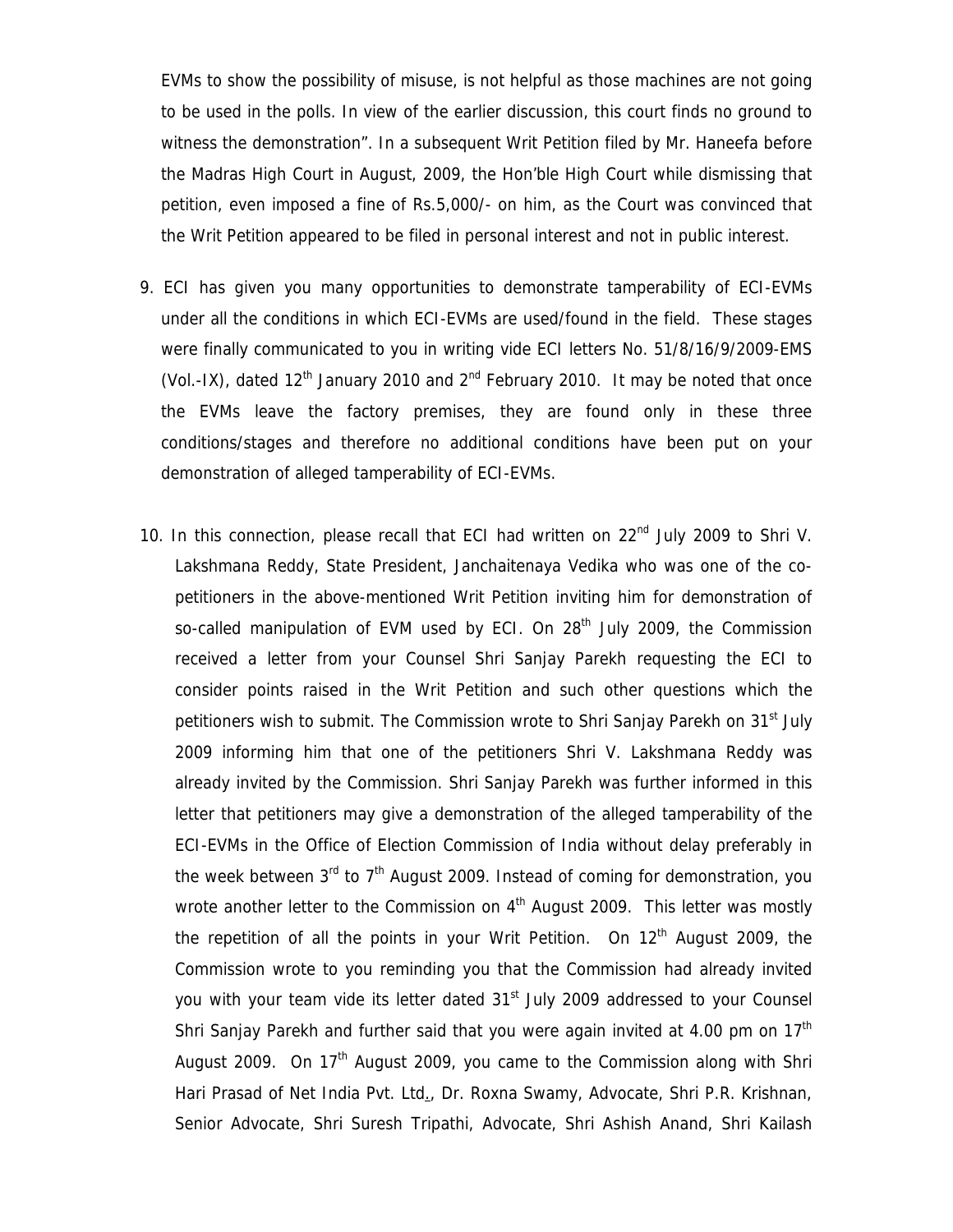Mishra, Samajwadi Party, and Dr. Avinana Hota, Member Policy Board, All India Congress Committee. The full Commission met you along with the Expert Committee and representatives of manufacturers of EVM. A detailed discussion took place. The answers to the questions related to EVMs were explained to you in detail, as also the administrative procedures and safeguards laid down by the Commission whereby any apprehension of tamperability of ECI-EVMs is completely ruled out. Then the Commission gave you another opportunity for a demonstration of the alleged tamperability of ECI-EVMs at 3.30 pm on  $3<sup>rd</sup>$  September 2009.

- 11. In the meantime, your letter dated  $27<sup>th</sup>$  August 2009 was received in the Commission on  $31<sup>st</sup>$  August 2009. In this letter you had enclosed your version of the proceedings held on  $17<sup>th</sup>$  August, 2009. You had also enclosed a suggested procedure for demonstration of alleged tamperability and a detailed questionnaire on EVMs. In addition you had mentioned that ECIL had given you a legal notice. In the Element 4 of the procedure for demonstration on alleged tamperability suggested by you, you had clearly written that you intend to reverse-engineer the EVMs and wanted permission for reverse-engineering. The Commission advised ECIL on  $1<sup>st</sup>$  September 2009 to consider the withdrawal of the legal notice in view of the pendency of the proceedings before the Commission. On  $1<sup>st</sup>$  September 2009 itself the Commission wrote to you informing you of the advice given by the Commission to ECIL and allaying any misgivings in your mind on account of the notice given by ECIL to you. In this letter the Commission also informed you that the Annexure-1 in your letter dated  $27<sup>th</sup>$  August 2009 which you had referred to as proceedings of ECI meeting of  $17<sup>th</sup>$  August 2009 had several inaccuracies including wrong attributions and therefore could not be accepted as Minutes of the proceedings of the meeting. The Commission also informed you that questionnaire given by you has been referred to the Expert Group and replies will be given to you after receiving necessary information from them. The questionnaire was also referred to BEL and ECIL for their reply. On  $1<sup>st</sup>$  September 2009 itself, the Commission received communications from ECIL and BEL that reverse engineering of EVMs cannot be accepted as it violates their IP.
- 12. On  $3^{rd}$  September 2009 you came to the Commission alongwith your team. All questions raised by you on the EVMs were answered in detail. You were then allowed to open the EVM at your request for a visual understanding of the 'insides'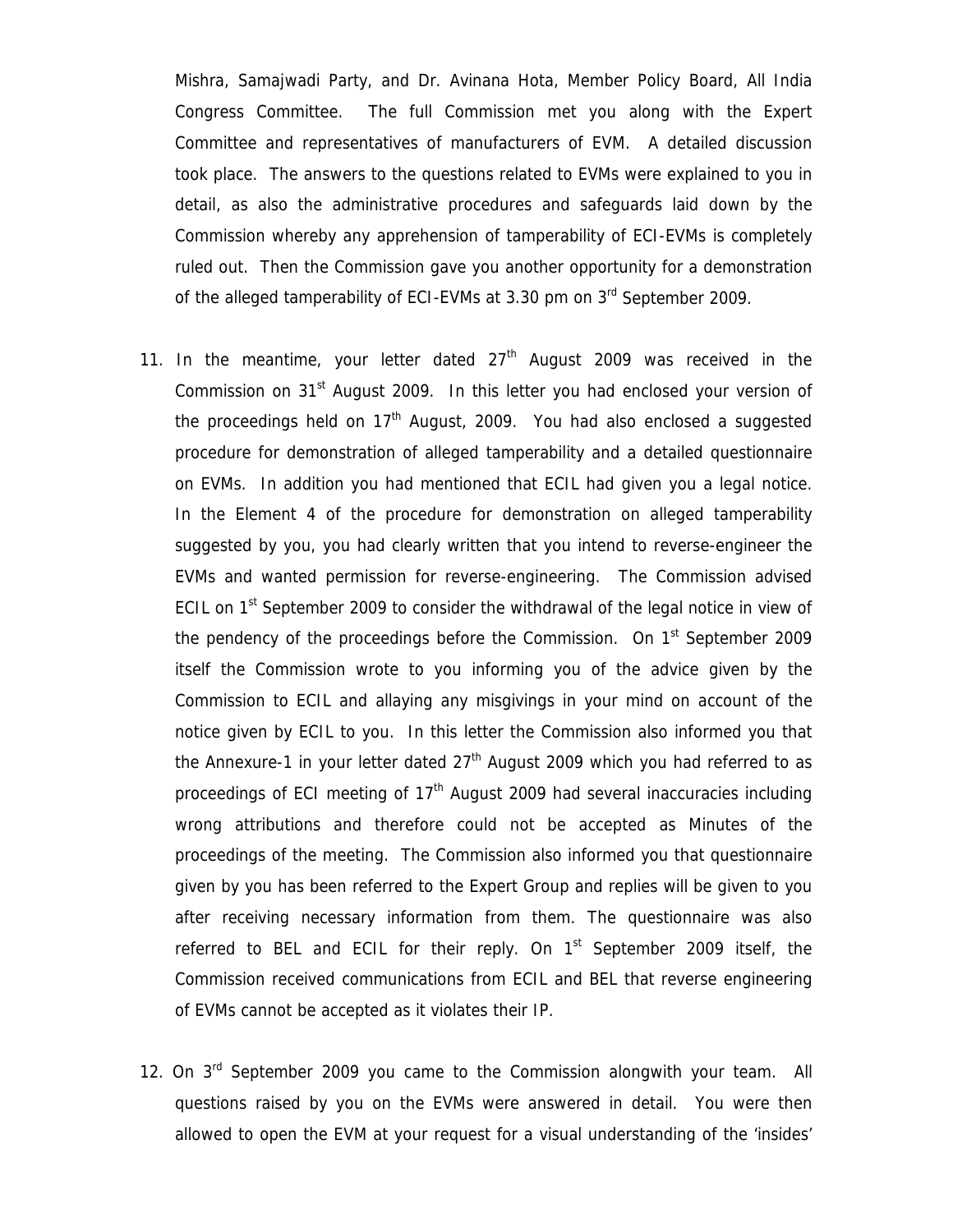of the ECI-EVM. However, when it became clear that you were taking measurements and making notes with a view to reverse-engineer the ECI-EVMs, you were informed that the Commission had only permitted demonstration of tamperability of EVMs and not its reverse-engineering. It may also be noted that on assurance from you that you will not misuse knowledge gained by you, you were allowed to take with you papers on which you had made notings about inner details of ECI-EVM.

13. On  $10<sup>th</sup>$  November, 2009 you requested the Commission to fix a date for beginning the process of demonstration of tamperability of EVMs. Commission was extremely busy around this time with General Elections to Legislative Assemblies of Maharashtra, Haryana, Arunachal Pradesh and Jharkhand. In spite of this, the Commission wrote to you on  $14<sup>th</sup>$  December 2009 informing you once again to demonstrate the alleged tamperability of EVMs on date of your convenience between  $29<sup>th</sup>$  and  $31<sup>st</sup>$  December 2009. In this letter, the Commission communicated to you the procedure on tamperability demonstration and made it clear that any attempt at reverse-engineering was not acceptable as it violates IP held by manufacturers of ECI-EVMs. On 22<sup>nd</sup> December 2009, you wrote another letter to the Commission confirming your participation in the discussion on  $29<sup>tn</sup>$ December 2009. In this letter, you again raised several questions, which had already been answered in previous discussions. However, you did not come to the Office of the Commission on  $29^{th}$  December 2009. On  $12^{th}$  January 2010, the Commission again wrote to you inviting you for demonstration of alleged tamperability of ECI-EVM from 2.00 pm to 6.00 pm on  $19<sup>th</sup>$  January 2010. You wrote to the Commission on  $16<sup>th</sup>$  January 2010 requesting to fix another date as your team members were away due to Sankranti and Pongal festival. On 2<sup>nd</sup> February 2010 you were again invited for demonstration of alleged tamperability of EVMs at 4.00 pm on  $10^{th}$  February 2010. You informed the Commission over telephone that you were not available on  $10<sup>th</sup>$  February 2010 and requested the Commission to defer the meeting. The Commission gave you yet another opportunity for a meeting to demonstrate the alleged tamperability of ECI-EVM on any of the dates convenient to you out of  $19^{th}$ ,  $20^{th}$  or  $22^{nd}$  March 2010. Instead of coming for a demonstration, you have again written to the Commission a letter repeating the points earlier made by you.